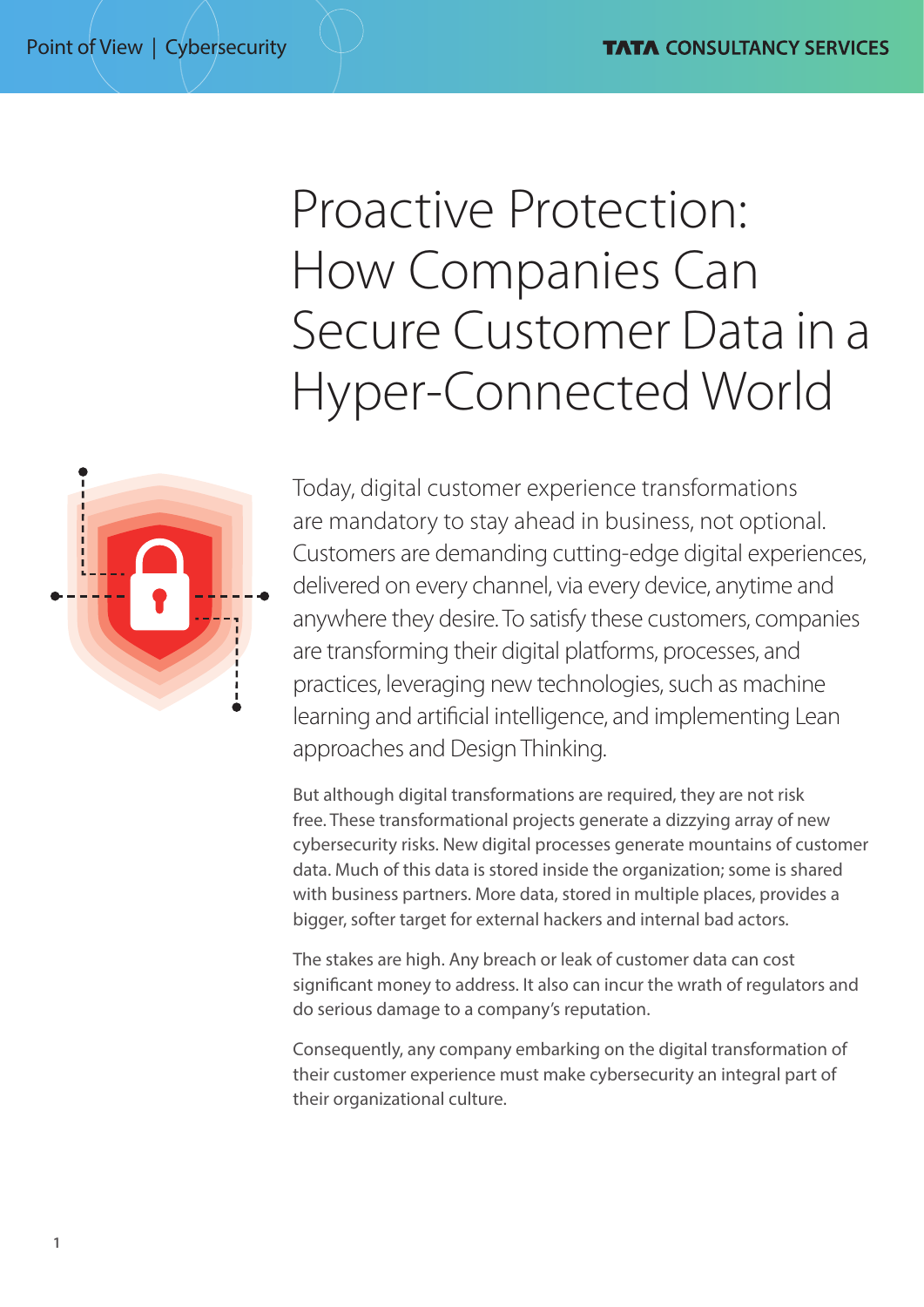

### Every New Touchpoint Brings New Risks

Right now, companies are supplying their customers with billions of digital apps, devices, and smart, internet-connected products—kitchen appliances, medical devices, cars—that, together, comprise the Internet of Things (IoT). And every new app, device, and gizmo accesses and generates data.

Traditionally, companies stored data—both customer and transactional in a centralized and controlled manner, within the company's four walls, in databases that were guarded and protected. Today, that kind of control is impossible, and not even desirable. Data is generated everywhere, all the time, flowing into the organization from millions of distributed devices in the hands of customers and partners, not to mention from sensors critical to business operations in sectors ranging from retail to telecommunications to manufacturing.

These connected devices are proliferating at an astonishing rate. According to Gartner, there will be 20.4 billion connected devices in use worldwide by 2020, more than double the number deployed at the end of 2017.<sup>1</sup>

Each of these connected digital devices serves as a touchpoint through which companies and customers interact for purposes of marketing, sales, customer service, payments and more. And each of these billions of touchpoints represents a potential point of attack that people with bad intentions—either criminal hackers or disgruntled employees can exploit. Data theft or misuse not only constitutes a reputational and financial risk to corporations but could have disruptive impact on customers' lives. For example:

■ In 2017, *Wired* warned that connected medical equipment—from sensors and monitors to implantable devices like pacemakers and insulin pumps—were all vulnerable to hack attacks. Once they gain access, hackers could steal medical records, execute ransomware attacks or even cause a device to malfunction so that, for example, a patient might receive a fatal overdose of insulin.<sup>2</sup>

<sup>&</sup>lt;sup>1</sup> "Gartner Says 8.4 Billion Connected 'Things' Will Be in Use in 2017, Up 31 Percent from 2016," press release, February 7, 2017, accessed at: https://www.gartner.com/newsroom/id/3598917

<sup>&</sup>lt;sup>2</sup> "Medical Devices Are The Next Security Nightmare," Wired, March 2, 2017, accessed at: [https://www.wired.com/2017/03/](https://www.wired.com/2017/03/medical-devices-next-security-nightmare/) [medical-devices-next-security-nightmare/](https://www.wired.com/2017/03/medical-devices-next-security-nightmare/)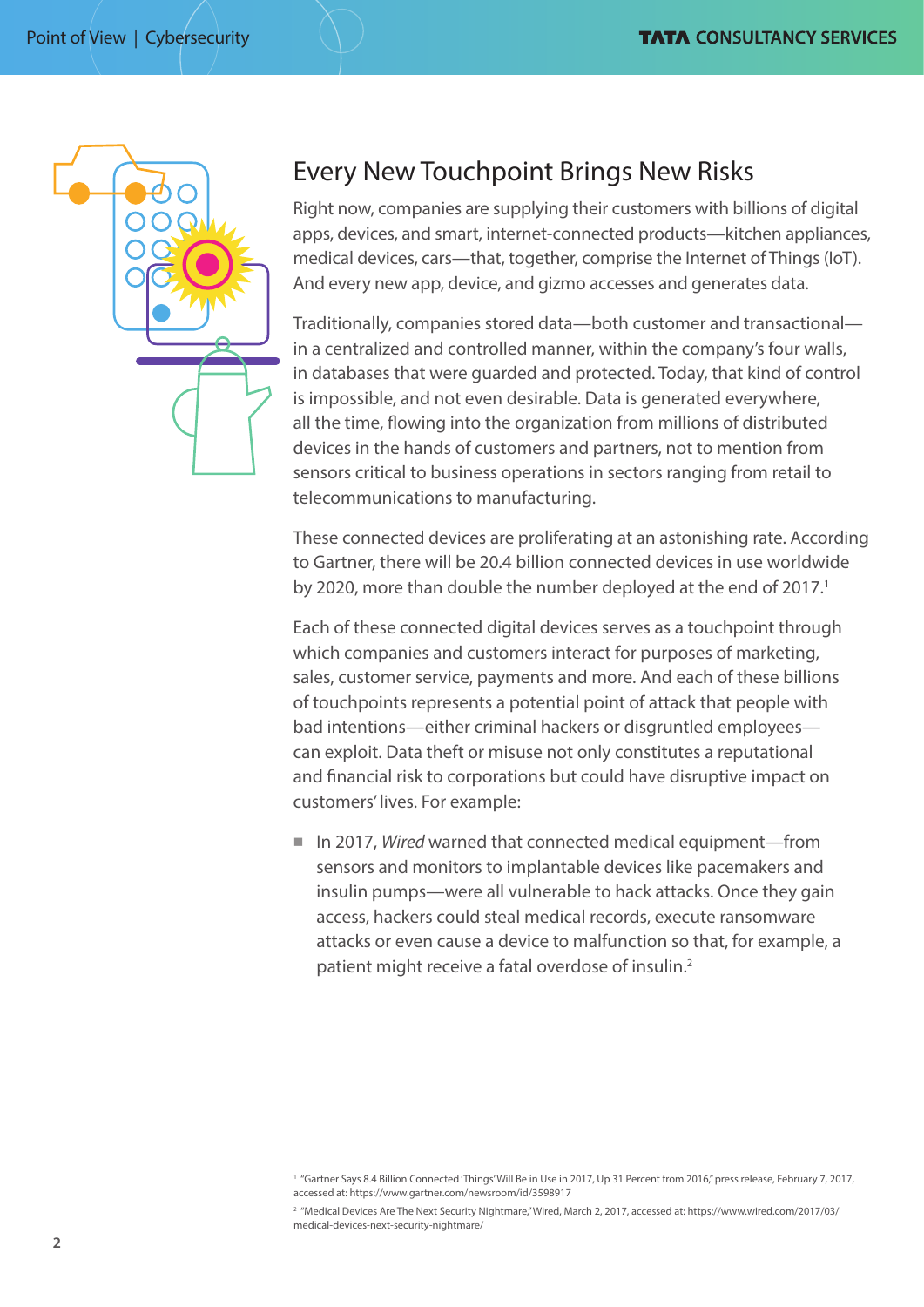*In the absence of a new strategy for cybersecurity, simply increasing the size of the cybersecurity spend will not be sufficient to cope with the magnitude of the threat at hand.*



- $\blacksquare$  White hat hackers publicized the fact in 2017 that they had been able to access the infotainment system—including microphone, navigation system and speakers—on certain Volkswagen and Audi models.<sup>3</sup> As automakers move forward with plans for hands-free driving, and eventually fully autonomous vehicles, the health and safety implications of hack attacks on connected cars becomes realistically dire.
- $\blacksquare$  More and more consumers are stocking their homes with IoT devices including baby monitors, security cameras, doorbells and thermostats. But researchers at Israel's Ben-Gurion University found that the security protocols on such off-the-shelf IoT devices were easily breached.<sup>4</sup> Indeed, there are anecdotal reports of malevolent strangers hacking into baby monitors to shout insults at children and their parents, play music or hijack control of the camera.<sup>5</sup>
- At the 2017 Mobile World Congress Americas, an IoT Security expert conducted a live hack attack on a fictional home with multiple IoT devices, quickly taking control of an Amazon Echo, IP camera, smart alarm and smart lock to gain physical access to the home.<sup>6</sup> This scenario is especially troubling given Berg Insight's prediction that more than half of all homes in North America will become smart homes by the year 2021.<sup>7</sup>

# Pouring Money into the Wrong Buckets

Companies know that cybersecurity risks are rising; they want to protect themselves and their customers, so they are ramping up their cybersecurity spending. IDC predicts that spending on security-related hardware, software and services will reach \$91.4 billion worldwide in 2018, a 10.2 percent increase over 2017.<sup>8</sup> Spending on cybersecurity will continue to soar over the next three years, especially in the telecommunications sector where IDC projects a 13% CAGR in cybersecurity investments.

But are companies making the right sort of cybersecurity investments? We believe that in the absence of a new strategy for cybersecurity, simply increasing the size of the cybersecurity spend will not be sufficient to cope with the magnitude of the threat at hand.

3 "VW-Audi security: Multiple infotainment flaws could give attackers remote access," ZDNet, May 1, 2018, accessed at: https:// www.zdnet.com/article/vw-audi-security-multiple-infotainment-flaws-could-give-attackers-remote-access/

4 "Off-the-shelf smart devices found easy to hack," American Associates, Ben-Gurion University of the Negev via EurekAlert!, March 13, 2018, accessed at https://www.eurekalert.org/pub\_releases/2018-03/aabu-osd031218.php.

<sup>5</sup> "7 Creepy Baby Monitor Stories That Will Terrify All Parents," Buzzfeed, July 24, 2015, accessed at [https://www.buzzfeed.com/](https://www.buzzfeed.com/craigsilverman/creeps-hack-baby-monitors-and-say-terrifying-thing?utm_term=.lv5x8xWo0#.gpokGkDLv) [craigsilverman/creeps-hack-baby-monitors-and-say-terrifying-thing?utm\\_term=.lv5x8xWo0#.gpokGkDLv](https://www.buzzfeed.com/craigsilverman/creeps-hack-baby-monitors-and-say-terrifying-thing?utm_term=.lv5x8xWo0#.gpokGkDLv)

<sup>6</sup> "This Company Staged A Hack With Multiple Devices To Show Your Home's Vulnerability," Forbes, September 19, 2017, accessed at https://www.forbes.com/sites/jenniferhicks/2017/09/19/this-company-staged-a-hack-with-multiple-devices-to-show-yourhomes-vulnerablity/#4ac5f4975322

7 "73 Million Smart Homes In North America Projected," MediaPost, July 13, 2017, accessed [https://www.mediapost.com/](https://www.mediapost.com/publications/article/304304/73-million-smart-homes-in-north-america-projected.html) [publications/article/304304/73-million-smart-homes-in-north-america-projected.html](https://www.mediapost.com/publications/article/304304/73-million-smart-homes-in-north-america-projected.html)

<sup>8</sup> "Worldwide Spending on Security Solutions Forecast to Reach \$91 Billion in 2018, According to a New IDC Spending Guide," press release, March 27, 2018, accessed at: https://www.idc.com/getdoc.jsp?containerId=prUS43691018.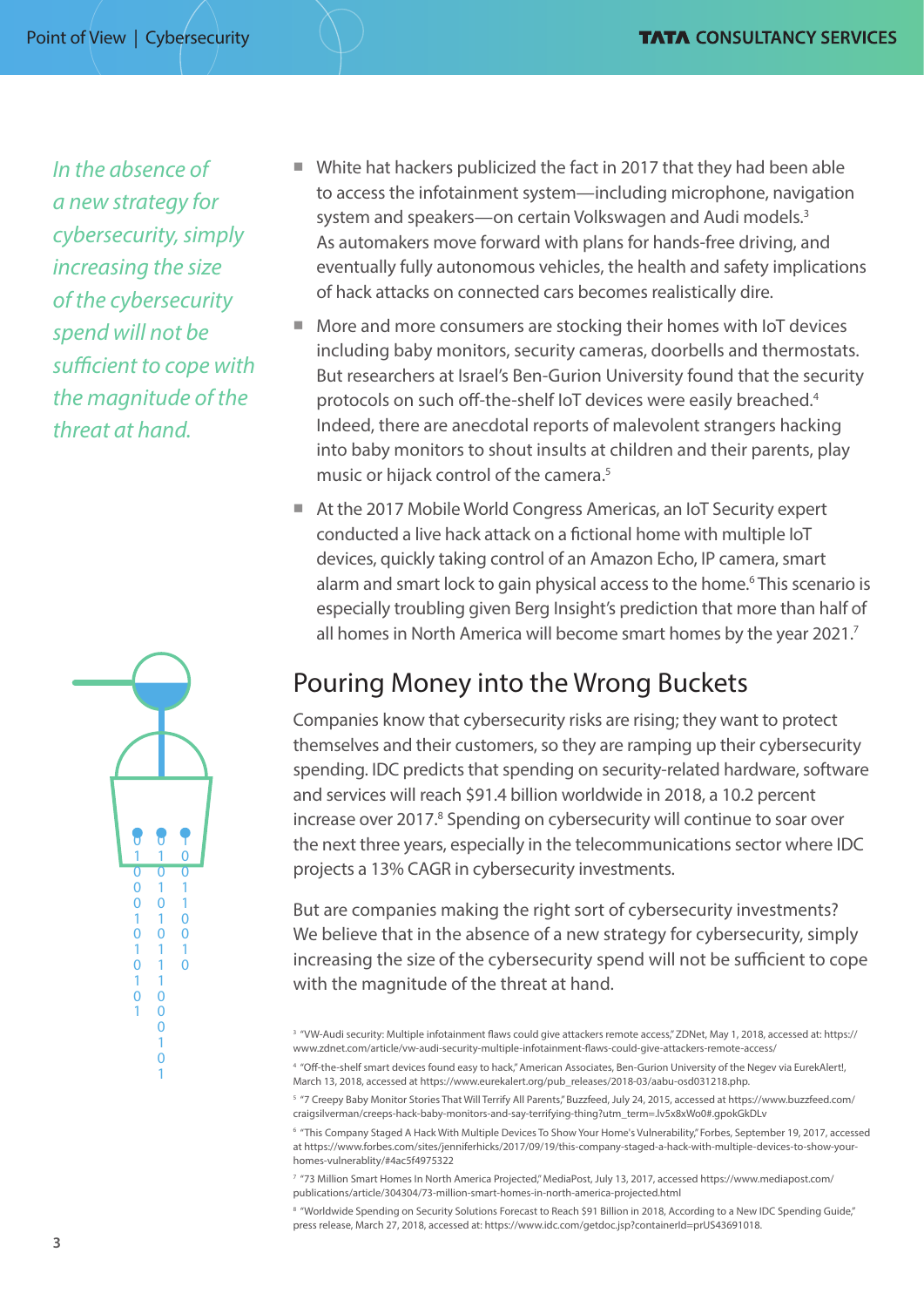





*Proliferation of data centers both magnifies overhead costs and increases the complexity of blocking hackers from gaining access to steal data or otherwise wreak havoc.*

Here are four reasons why companies cannot rely on more of the same when it comes to cybersecurity:

**1. Reactive solutions are no longer sufficient.** Cybersecurity practitioners have traditionally focused on detecting problems and then reacting to them with countermeasures.

This strategy no longer suffices in 2018, as hackers can now do more damage more quickly and have become more adept at hiding their tracks.

- **2. Data is everywhere, and it is largely unstructured.** Legacy cybersecurity models focused on protecting structured data that lived within a corporate database. But now data is unstructured, coming into the enterprise a wide variety of formats, from word files and spreadsheets to images, videos, audio and more. In addition, critical corporate data now resides everywhere, in the cloud and on billions of devices scattered across the planet. (According to Gartner, there will be 20.4 billion internet-connect "things" by 2020.<sup>9</sup>) One cannot erect a firewall around every individual with a smartphone or laptop or digital assistant everywhere in the world.
- **3. Companies no longer own the devices that hold their data.** Before the IoT, cybersecurity teams could focus on hardening defenses around a select group of internal IT systems, data centers, and networks. But today there are billions of IoT devices, each a potential entry point for an attacker. For example, Target suffered a damaging breach after hackers gained access to its payment systems and stole login credentials through an internet-connected HVAC system.10

For a hacker, any IoT device could be the back door to the larger system. In a hospital, it could be an internet-connected MRI machine or CT scanner. In a household, it could be an appliance or a digital assistant. Recently, researchers have demonstrated their ability to eavesdrop and record voices of people using Amazon's popular Alexa-enabled Echo speaker.11

And it's not just devices. Even browsers or apps can give hackers a way into the enterprise. Today, it is no longer possible to draw a bright line around where the corporate network begins or ends.

<sup>9</sup> "Gartner Says 8.4 Billion Connect 'Things' Will Be in Use in 2017," February 7, 2017, accessed at [https://www.gartner.com/](https://www.gartner.com/newsroom/id/3598917) [newsroom/id/3598917](https://www.gartner.com/newsroom/id/3598917)

<sup>&</sup>lt;sup>10</sup> "Target attack shows danger of remotely accessible HVAC systems," Computerworld, February 7, 2014, accessed at https:// www.computerworld.com/article/2487452/cybercrime-hacking/target-attack-shows-danger-of-remotely-accessible-hvacsystems.html

<sup>11 &</sup>quot;Researchers Hacked Amazon's Alexa to Spy on Users, Again," Threatpost.com, April 25, 2018, accessed at: [https://threatpost.](https://threatpost.com/researchers-hacked-amazons-alexa-to-spy-on-users-again/131401/) [com/researchers-hacked-amazons-alexa-to-spy-on-users-again/131401/.](https://threatpost.com/researchers-hacked-amazons-alexa-to-spy-on-users-again/131401/)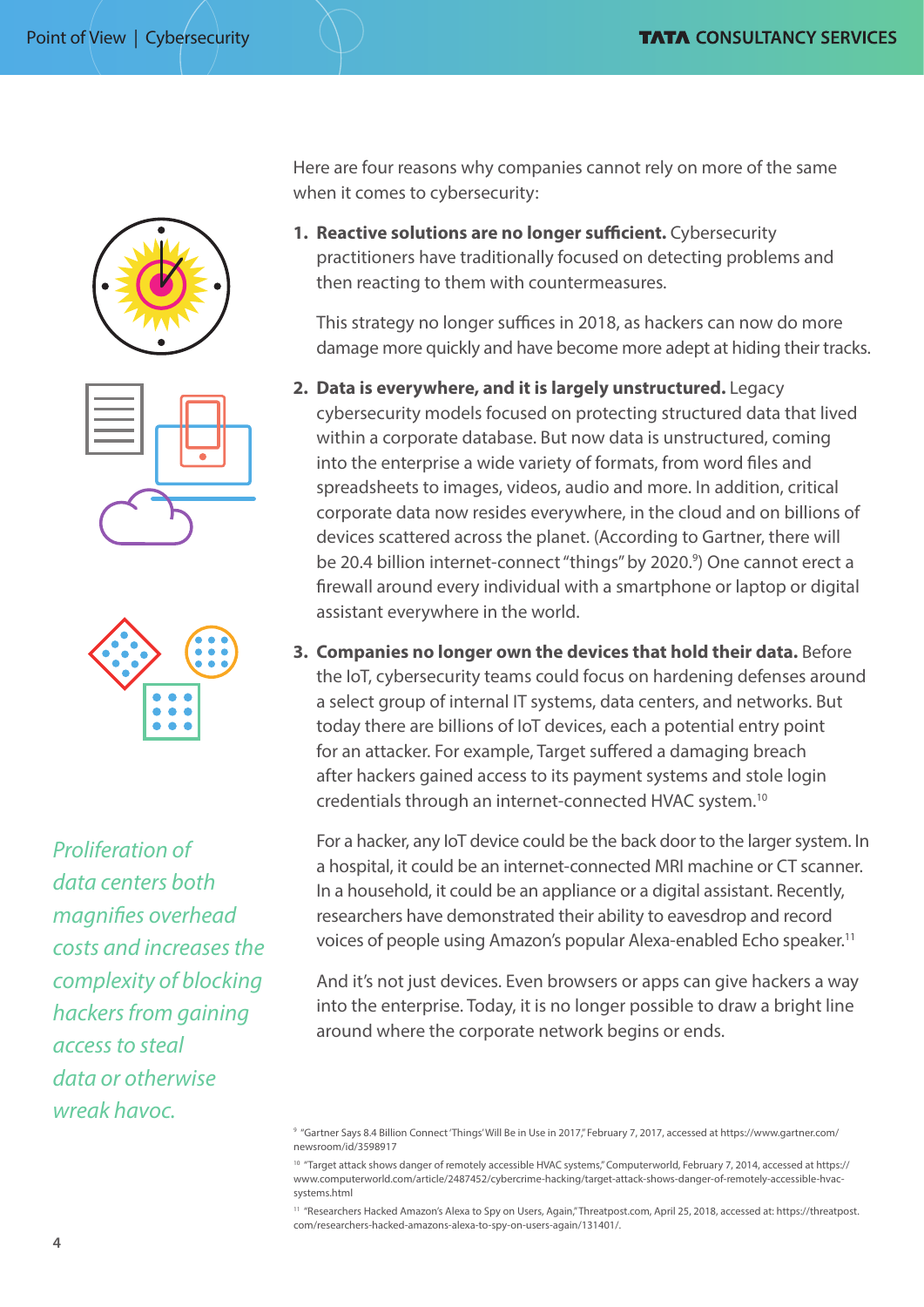

**4. Existing strategies cannot meet new regulatory requirements.** The regulatory landscape is shifting underfoot. Unnerved by the vast attack on U.S. credit bureau Equifax that exposed the personally identifiable information of approximately 145.5 million Americans and disturbed by the way social media companies have sold access to user data without their users' knowledge or permission, governments are promulgating ever stricter privacy regulations and laws.

In the EU, the General Data Protection Regulation (GDPR) went into effect on May 25, 2018, requiring organizations with users or customers in the EU to do a better job of protecting customers' personal data. This has forced many U.S. companies to re-write their privacy policies, and in some cases de-identify and encrypt data they already possess.

In addition, individual countries are passing their own privacy regulations forcing companies to store data on their citizens within those countries' national borders. As a result, corporations that once consolidated as much data as possible within a single controlled location must now operate and secure multiple data warehouses all over the world. This proliferation of data centers both magnifies overhead costs and increases the complexity of blocking hackers from gaining access to steal data or otherwise wreak havoc.

## Making Cybersecurity an Integral Part of the Strategy to Transform the Digital Customer Experience

Going forward, a successful cybersecurity strategy will need to have four components:

- **1.** Instead of focusing on a warehouse, a facility, a geography or a system, cybersecurity must be **data-centric**. That is, the company must commit to protecting its data and its customers' data wherever it resides.
- **2.** Cybersecurity strategy must become **flexible**. Regulations will continue to change. Connected devices will proliferate. Data will continue to multiply. A company's cybersecurity strategy must be able to change dynamically.

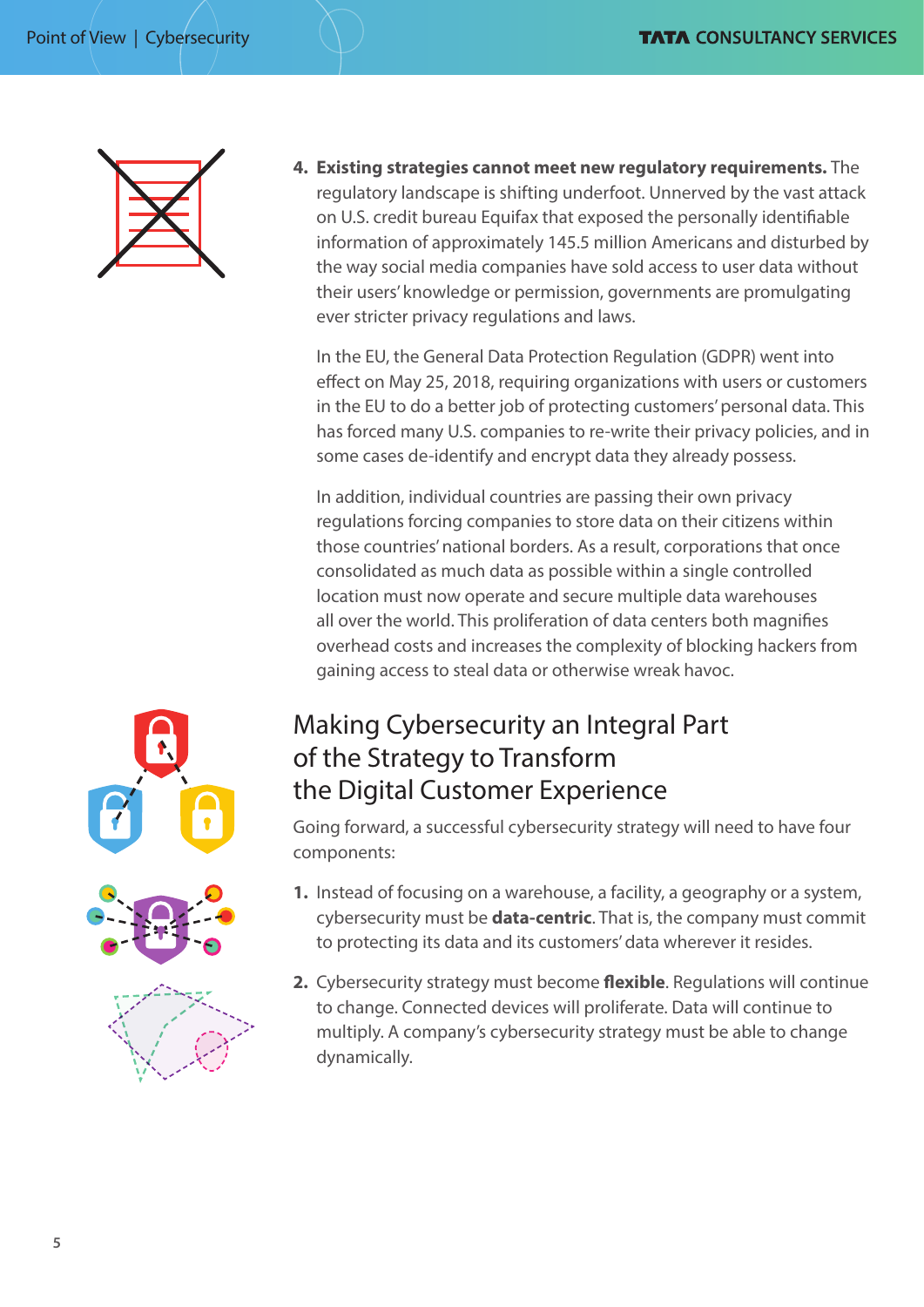

**3.** Cybersecurity must put a major emphasis on **predictive** capabilities. Ideally, companies should have the cybersecurity capabilities to identify and mitigate risks before they become a problem. What's better than stopping a hacker in his or her tracks? Stopping the hack attack from occurring in the first place.

Big data and analytics tools have a major role to play in pinpointing problematic transactions and probing intrusions so that companies can take steps to shut down emergent threats.

- 
- **4.** It must be **inclusive**, encompassing the protection of both the company's intellectual property as well as its customer data.

Protecting the organization's data from cyber-attacks starts with an understanding of the internal and external vulnerabilities your business faces. Having a well-rounded strategy and approach, coupled with proactive threat hunting, will enable organizations to focus their resources on the entry points where hackers can gain entry to systems.



# Risk Analysis Baked into the Design

Too few organizations use a risk-based approach when considering which digital systems to implement.

Rather than trying to wrap a security blanket around an inherently vulnerable system, companies should make sure that cybersecurity experts have a key role in designing, building and testing the digital systems and processes used to safeguard IP, protect customer data and keep companies in regulatory compliance.

Gone are the days when companies could relegate cybersecurity strategy to their IT departments; this is a business issue. Organizations need to employ an approach that integrates cyber protection into all aspects of the organization, from employee training to sales to finance to operations.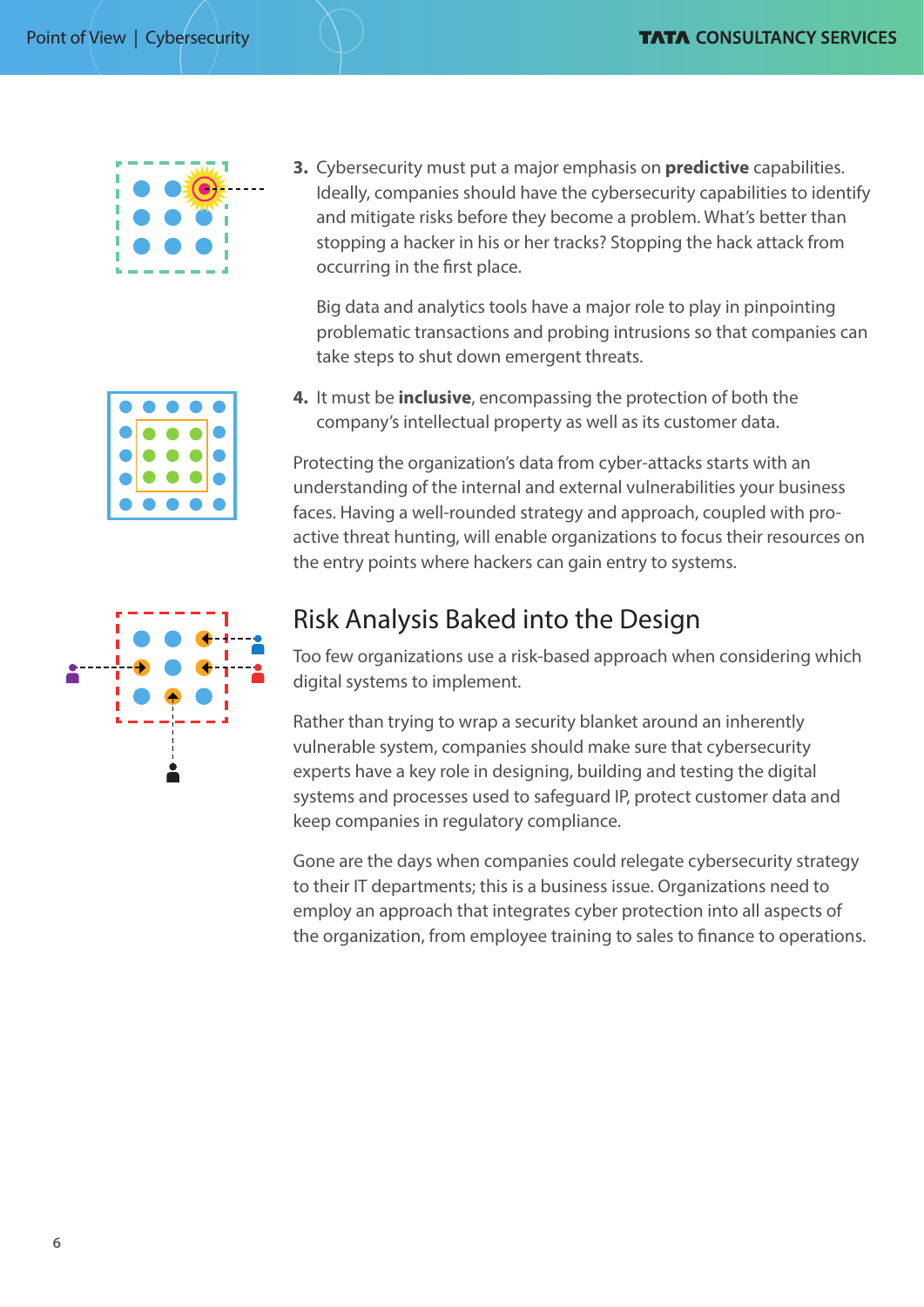

## Complying with Regulations, Weighing the Costs

As noted, the EU's new GDPR regulations place new privacy and data protection responsibilities onto corporations.

Obviously, companies must comply with all applicable laws and regulations in the jurisdictions where they do business. But as new cybersecurity rules multiply and come into force, companies may need to make some hard decisions about whether it makes financial and strategic sense to do business in certain countries.

For example, some countries are now passing laws saying data on their citizens must reside within their borders. Companies will need to calculate the costs and benefits of complying with those rules:

- $\blacksquare$  What are the financial costs of setting up these new distributed data centers?
- $\blacksquare$  Will the company need to make major changes to its cybersecurity strategy or protocols to move from a few centralized data centers to many far-flung facilities?
- $\blacksquare$  Will the logistical and operational challenges of securing these multiple data centers distract the cybersecurity team from focusing on other, more important threats to its core systems?

In some cases, it could make sense for a company to pull back from noncore markets or countries rather than incur the additional costs, risks and distractions of complying with especially burdensome regulations.



### Prioritize, Then Pursue

Every system has flaws. Every program has bugs. The key is to figure out which flaws and bugs are mere annoyances, and which are existential threats.

Whether a company's data lives in a data center or a cloud computing environment, the cybersecurity team must be adept at identifying the most significant risks and prioritizing fixes based on two criteria:



**1.** Does the risk represent a threat to core business operations? In other words, if a system goes down or is taken offline, will the result be a minor annoyance or a major disaster? Will the repercussions be a minor embarrassment or a major hit to the stock price?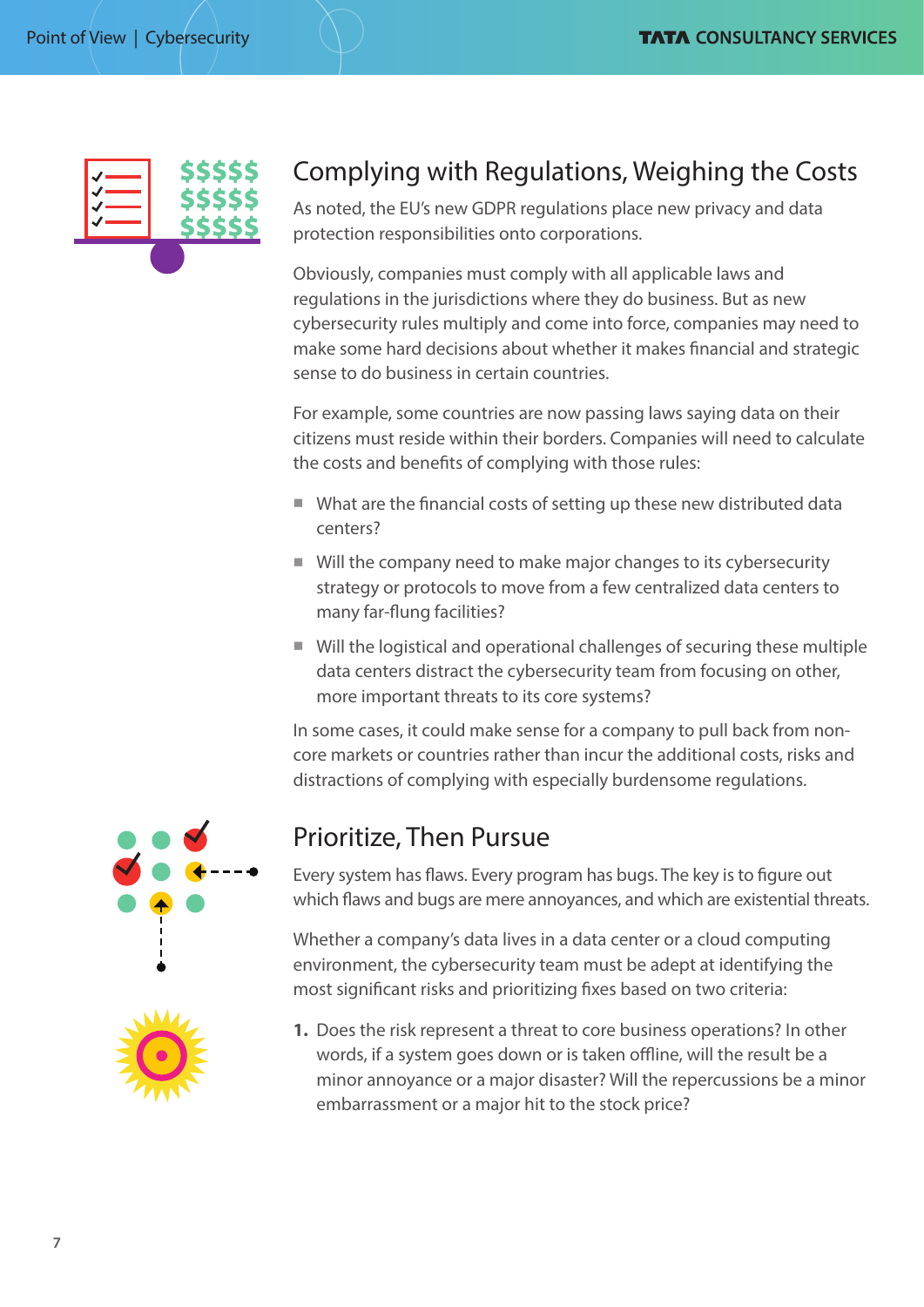

**2.** Could the threat involve customer data, especially personally identifiable information (PII)? If hackers get access to customers' names, emails, addresses and birth dates, that might not have any discernable effect on day-to-day operations, but it could cause devastating reputational damage and lead to unpleasant regulatory, legal and political repercussions.

By assessing whether threats overlap with either of these two red flag areas—core business operations and/or PII customer data—cybersecurity teams will know where to focus their efforts. Other issues can wait. These are the threats that must be addressed immediately.

# Challenges—People, Skills and Frameworks

Cybersecurity teams must overcome two key challenges if they hope to keep their organizations safe from disaster:

**1. Finding and training the right people.** Currently, companies are having difficulty hiring and training people fast enough to keep up with the pace of change in the cybersecurity world. According to a recent workforce report, there will be a 1.5 million-person shortfall by 2020 in cybersecurity talent.<sup>12</sup>

Threats are evolving faster and faster. Each new technology comes with a steep learning curve. Yet, at the same time, each new cybersecurity tool has a shorter shelf life than the previous generation. Hardwarebased firewalls were the foundation of cybersecurity for a decade but have now given way to software-defined networks where everything is virtual, including the firewall.

The most important skill that cybersecurity professionals need today is the ability to orchestrate, collect and interpret data from multiple security tools. They need to filter the information and figure out where to take action first, according to the prioritization methods outlined above.

To address the shortfall of cyber security talent, organizations will have to invest on in-house talent development programs and leverage digital technologies for virtual training. Investments in robust training content and virtual labs on cloud for hands-on trainings are key to a successful talent development program.

<sup>12</sup> "Workforce shortfall due to hiring difficulties despite rising salaries, increased budgets and high job satisfaction rate," (ISC) Study, April 17, 2015, accessed at http://blog.isc2.org/isc2\_blog/2015/04/isc-study-workforce-shortfall-due-to-hiring-difficultiesdespite-rising-salaries-increased-budgets-a.html



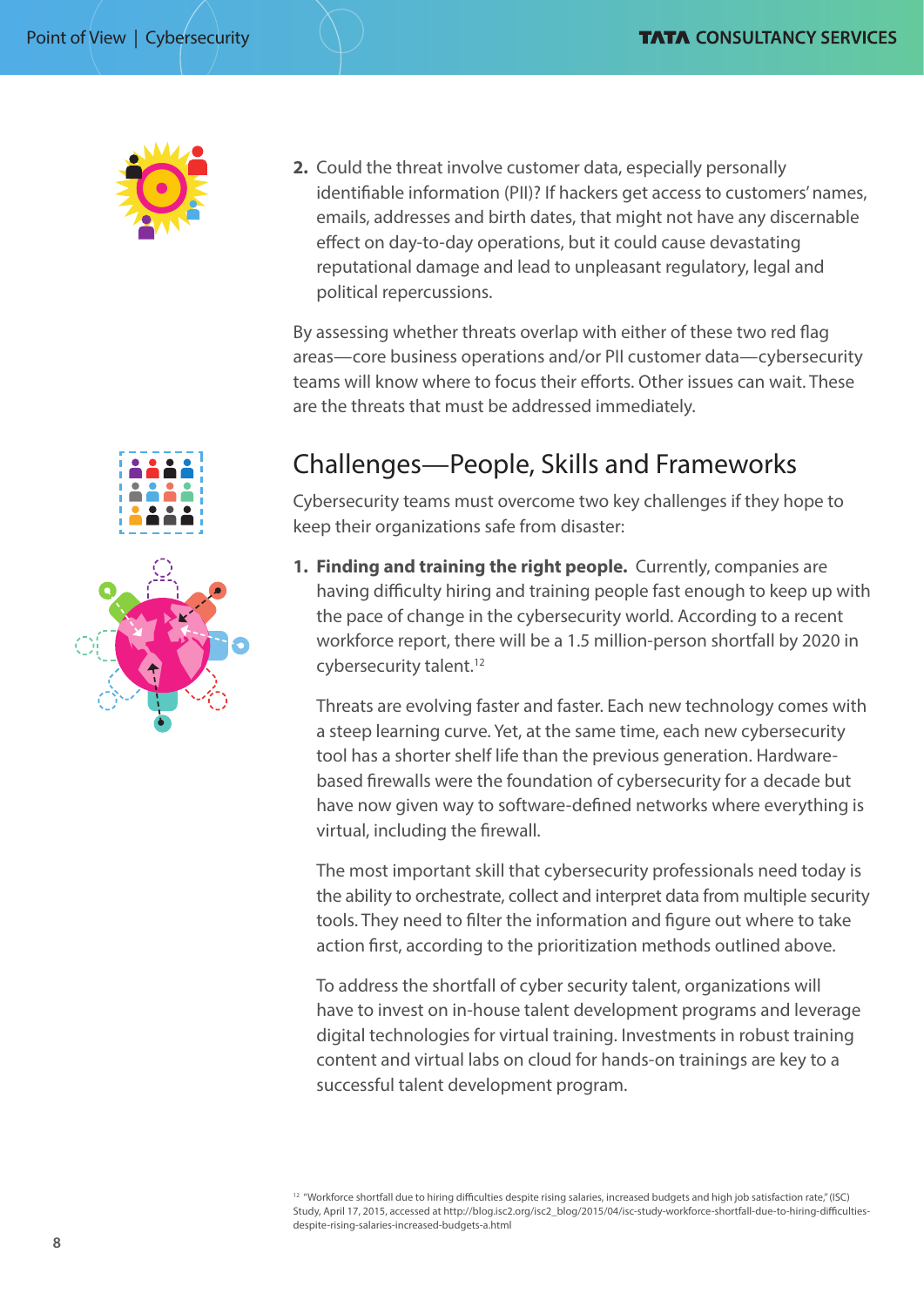**2. Building a robust rules-based framework.** Security organizations typically find themselves deluged by detected threats. But, as noted, not all risks deserve equal attention. Some can be safely ignored (or at least put on the back burner); others require the undivided, instant attention of first-responders.

Companies can significantly reduce their cybersecurity risks by making sure they have a strong, rules-based framework in place to help team members properly prioritize security threats and responses. Some sample prioritization rules could include:

- $\blacksquare$  Prioritize threats to systems that are critical to business operations, including financial and customer transactions.
- Prioritize threats to systems and databases that contain PII, as breaches in those areas would expose the company to regulatory and reputational damages.
- $\blacksquare$  Prioritize repairs in systems that connect to the internet, as they are vulnerable to external hackers who can then move horizontally to access a business's entire network or outward to interfere with customer systems.

Cybersecurity departments will never have infinite resources or infinite time to fix known problems, so having this type of clear, comprehensive rules-based framework plays a critical role in making sure that team members rank risks appropriately and use their time wisely to mitigate the most severe threats.

### Start with Security

The overarching challenge facing corporate security leaders today may not be new—customers and users have always wanted maximum access and availability, and bad actors have always probed for ways to defeat defenses—but what *is* new is that the opportunities for mischief and the vectors for crime have multiplied. With data residing everywhere—and increasingly outside the four walls of the business—we live and work in an ever-expanding universe of vulnerabilities, with every point in that universe connected to another. This is both the strength and the weakness of modern technology-driven business.

*Enterprises should embed cybersecurity considerations into the design, development and testing of these new customer experiences, and the digital products and services that make them possible.*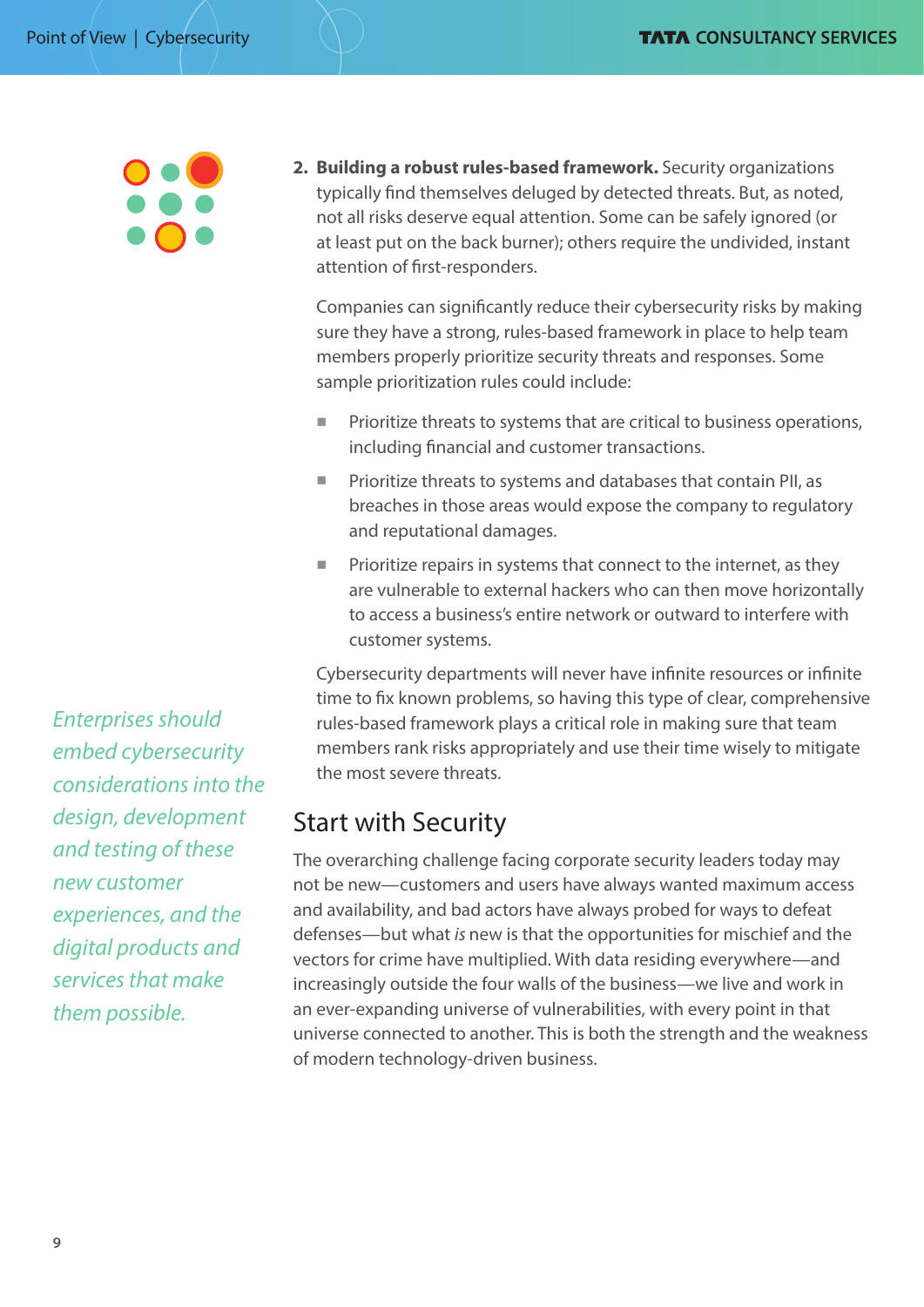This increasingly robust and useful web of connected systems and devices presents businesses with a tremendous opportunity to develop new customer experiences to meet expectations and delight consumers. But it also demands that enterprises embed cybersecurity considerations into the design, development and testing of these new experiences, and the digital products and services that make them possible. The best and most cost-effective time to consider the cybersecurity consequences of all these innovative products, services, and experiences is at the beginning, when they are still a gleam in the business's eye, and before something bad happens.

They say that prevention is worth a pound of cure. That's never been truer than it is today.